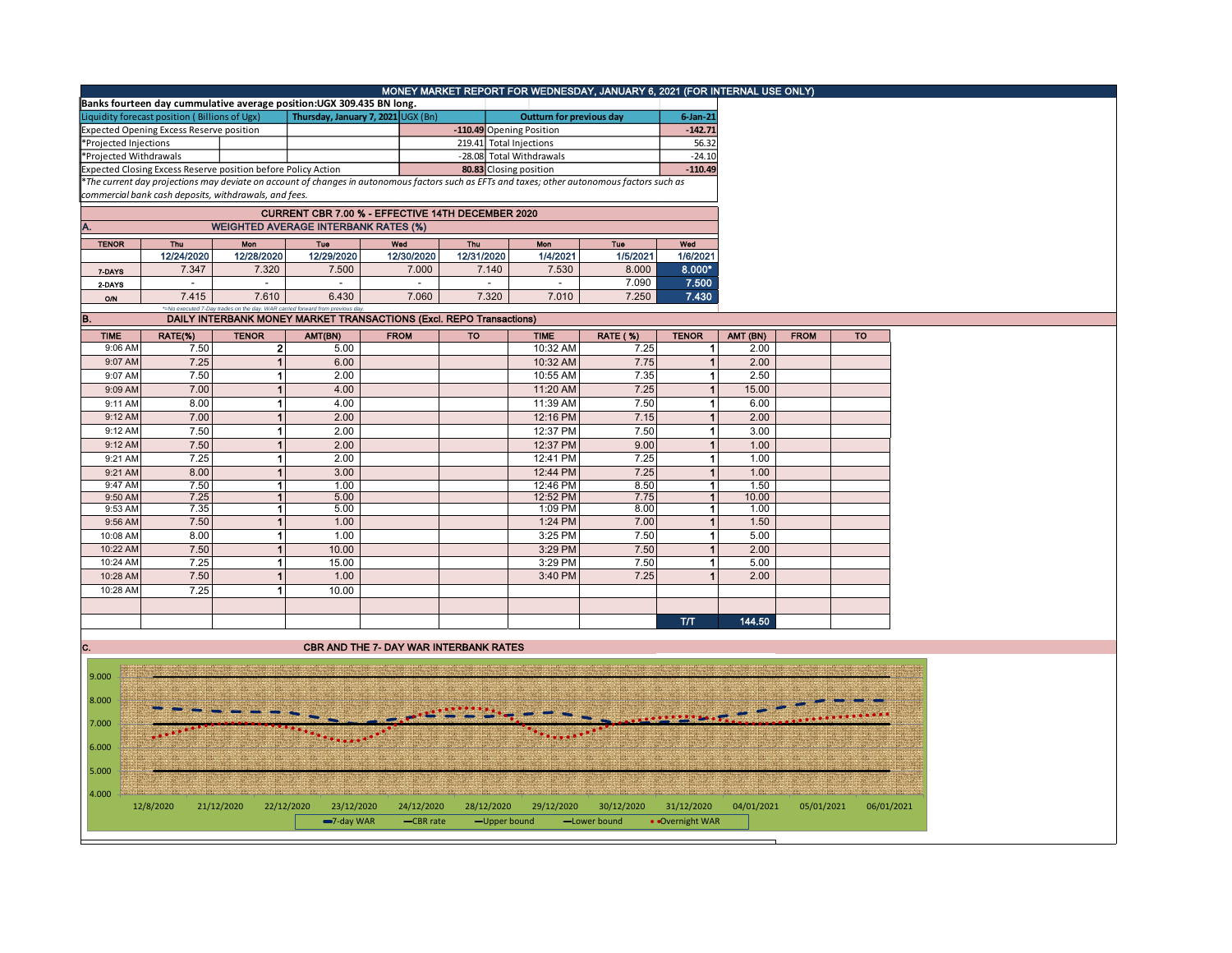| D.                   |                                             |                                                                                      |                          | MONETARY POLICY OPERATIONS MATURITIES PROFILE: (07 JAN 2021 - 04 FEB 2021)                     |                             |                           |                                                |            |              |                             |                             |       |                            |       |       |                             |
|----------------------|---------------------------------------------|--------------------------------------------------------------------------------------|--------------------------|------------------------------------------------------------------------------------------------|-----------------------------|---------------------------|------------------------------------------------|------------|--------------|-----------------------------|-----------------------------|-------|----------------------------|-------|-------|-----------------------------|
| <b>DATE</b>          | <b>MON</b>                                  | <b>THUR</b>                                                                          | <b>THUR</b>              | <b>THUR</b>                                                                                    | <b>THUR</b>                 | <b>TOTAL</b>              |                                                |            |              |                             |                             |       |                            |       |       |                             |
|                      | 7-Jan-21                                    | 14-Jan-21                                                                            | 21-Jan-21                | 28-Jan-21                                                                                      | 4-Feb-21                    |                           |                                                |            |              |                             |                             |       |                            |       |       |                             |
| <b>REPO</b>          | $\overline{a}$                              | $\overline{\phantom{a}}$                                                             | $\overline{\phantom{a}}$ |                                                                                                |                             | $\overline{\phantom{a}}$  |                                                |            |              |                             |                             |       |                            |       |       |                             |
|                      |                                             |                                                                                      |                          |                                                                                                |                             |                           |                                                |            |              |                             |                             |       |                            |       |       |                             |
| <b>REV REPO</b>      | $\overline{\phantom{a}}$                    |                                                                                      |                          |                                                                                                |                             |                           |                                                |            |              |                             |                             |       |                            |       |       |                             |
| <b>DEPO AUCT</b>     | 176.10                                      | 30.00                                                                                | 81.10                    | 45.46                                                                                          | 7.00                        | 339.66                    |                                                |            |              |                             |                             |       |                            |       |       |                             |
| <b>TOTALS</b>        | 176.10                                      | 30.00                                                                                | 81.10                    | 45.46                                                                                          | 7.00                        | 339.66                    |                                                |            |              |                             |                             |       |                            |       |       |                             |
|                      |                                             |                                                                                      |                          | Total O/S Deposit Auction balances held by BOU up to 18 FEBRUARY 2021: UGX 409 BN              |                             |                           |                                                |            |              |                             |                             |       |                            |       |       |                             |
|                      |                                             |                                                                                      |                          | Total O/S Repo, Reverse Repo & Deposit Auction balances held by BOU: UGX 25 BN                 |                             |                           |                                                |            |              |                             |                             |       |                            |       |       |                             |
|                      | (Ei) STOCK OF TREASURY SECURITIES           |                                                                                      |                          |                                                                                                | Eii)                        |                           | <b>MONETARY POLICY MARKET OPERATIONS</b>       |            |              |                             |                             |       |                            |       |       |                             |
|                      |                                             | <b>LAST TBIILS ISSUE DATE: 17-DEC-2020</b>                                           |                          |                                                                                                |                             |                           | (VERTICAL REPOS, REV-REPOS & DEPOSIT AUCTIONS) |            |              |                             |                             |       |                            |       |       |                             |
|                      | On-the-run O/S T-BILL STOCKs (Billions-UGX) |                                                                                      | 5,977.534                | 1/7/2021                                                                                       | OMO                         | <b>ISSUE DATE</b>         | <b>AMOUNT</b>                                  | <b>WAR</b> | <b>RANGE</b> | <b>TENOR</b>                |                             |       |                            |       |       |                             |
|                      | On-the-run O/S T-BONDSTOCKs(Billions-UGX)   |                                                                                      | 17,131.733               | 1/7/2021 DAUT                                                                                  |                             | 23-Nov                    | 385.50                                         | 7.000      |              |                             |                             |       |                            |       |       |                             |
|                      | TOTAL TBILL & TBOND STOCK- UGX              |                                                                                      | 23,109.268               |                                                                                                | <b>REPO</b>                 | 25-Nov                    | 309.00                                         | 7.000      |              |                             |                             |       |                            |       |       |                             |
| O/S=Outstanding      |                                             |                                                                                      |                          |                                                                                                | <b>REPO</b>                 | 26-Nov                    | 1,396.00                                       | 7.000      |              |                             |                             |       |                            |       |       |                             |
| <b>MATURITY</b>      | <b>TOTAL STOCK</b>                          | YTM (%)                                                                              | <b>CHANGE IN</b>         |                                                                                                | DAUT                        | 26-Nov                    | 80.17                                          | 7.557      |              | 56                          |                             |       |                            |       |       |                             |
|                      | (BN UGX)                                    | AT CUT OFF*                                                                          | YTM (+/-)                |                                                                                                | <b>DAUT</b>                 | 26-Nov                    | 80.17                                          | 7.557      |              | 56                          |                             |       |                            |       |       |                             |
| 91                   | 98.07                                       | 8.499                                                                                | 0.493                    |                                                                                                | <b>REVREPO</b>              | 1-Dec                     | 282.00                                         | 7.000      |              | $\overline{1}$              |                             |       |                            |       |       |                             |
| 182                  | 489.91                                      | 10.900                                                                               | 0.799                    |                                                                                                | <b>REVREPO</b>              | 2-Dec                     | 165.00                                         | 7.000      |              |                             |                             |       |                            |       |       |                             |
| 364                  | 5,389.55                                    | 14.000                                                                               | 0.503                    |                                                                                                | <b>REPO</b>                 | 3-Dec                     | 810.00                                         | 7.000      |              | $\overline{7}$              |                             |       |                            |       |       |                             |
| 2YR *10              | $\sim$                                      | 15.250                                                                               | 0.700                    |                                                                                                | <b>DAUT</b>                 | 3-Dec                     | 49.97                                          | 7.254      |              | 28                          |                             |       |                            |       |       |                             |
| 3YR *6               | $\overline{\phantom{a}}$                    | 15.500                                                                               | 0.500                    |                                                                                                | DAUT                        | 3-Dec                     | 44.94                                          | 7.503      |              | 56                          |                             |       |                            |       |       |                             |
| 5YR *2               | 2,131.05                                    | 16.500                                                                               | 1.600                    |                                                                                                | <b>REPO</b>                 | 10-Dec                    | 439.00                                         | 7.000      |              | $\overline{7}$              |                             |       |                            |       |       |                             |
| 10YR *3              | 8,432.21                                    | 16.000                                                                               | 1.505                    |                                                                                                | DAUT                        | 10-Dec                    | 45.94                                          | 7.340      |              |                             |                             |       |                            |       |       |                             |
|                      |                                             |                                                                                      | 0.300                    |                                                                                                |                             |                           |                                                |            |              | 28                          |                             |       |                            |       |       |                             |
| 15YR                 | 5,942.63                                    | 15.300                                                                               |                          |                                                                                                | DAUT                        | 10-Dec                    | 6.92                                           | 7.503      |              | 56                          |                             |       |                            |       |       |                             |
|                      |                                             | Cut OFF is the lowest price/ highest yield that satisfies the auction awarded amount |                          |                                                                                                | <b>REVREPO</b>              | 15-Dec                    | 558.00                                         | 7.000      |              | $\overline{2}$              |                             |       |                            |       |       |                             |
|                      |                                             |                                                                                      |                          |                                                                                                | <b>REPO</b>                 | 21-Dec                    | 348.50                                         | 7.000      |              | 3                           |                             |       |                            |       |       |                             |
|                      |                                             |                                                                                      |                          |                                                                                                | <b>REPO</b>                 | 24-Dec                    | 350.00                                         | 7.000      |              | $\overline{7}$              |                             |       |                            |       |       |                             |
|                      |                                             |                                                                                      |                          |                                                                                                | <b>DAUT</b>                 | 24-Dec                    | 68.31                                          | 7.590      |              | 56                          |                             |       |                            |       |       |                             |
|                      |                                             |                                                                                      |                          |                                                                                                | <b>REVREPO</b>              | 28-Dec                    | 963.00                                         | 7.000      |              |                             |                             |       |                            |       |       |                             |
|                      |                                             |                                                                                      |                          |                                                                                                | <b>REVREPO</b>              | 31-Dec                    | 384.00                                         | 7.000      |              |                             |                             |       |                            |       |       |                             |
|                      |                                             |                                                                                      |                          |                                                                                                |                             |                           |                                                |            |              |                             |                             |       |                            |       |       |                             |
| H.                   |                                             |                                                                                      |                          | DAILY SECONDARY MARKET QUOTES (On-the-run GOVERNMENT TREASURY SECURITIES -- End of Day Quotes) |                             | WAR-Weighted Average Rate |                                                |            |              |                             |                             |       |                            |       |       |                             |
|                      |                                             |                                                                                      |                          | T-BILLS                                                                                        |                             |                           |                                                |            |              |                             | <b>TBONDS</b>               |       |                            |       |       |                             |
| <b>TENOR</b>         |                                             | 91 DR                                                                                |                          | <b>182 DR</b>                                                                                  | 364 DR                      |                           | 2YR YTM                                        |            |              | 3YR YTM                     | 5YR YTM                     |       | 10YR YTM                   |       |       | 15YR YTM                    |
| COUON                |                                             | 0.000%                                                                               |                          | 0.000%                                                                                         | 0.000%                      |                           | 11.000%                                        |            |              | 14.000%                     | 16.625%                     |       | 17.000%                    |       |       | 14.25%                      |
| <b>MATURITY DATE</b> |                                             | 18-Mar-21<br><b>BID/ASK</b>                                                          |                          | 17 Jun 21<br><b>BID/ASK</b>                                                                    | 16-Dec-21<br><b>BID/ASK</b> |                           | 13-Apr-23<br><b>BID/ASK</b>                    |            |              | 18-Jan-24<br><b>BID/ASK</b> | 27-Aug-26<br><b>BID/ASK</b> |       | 3 Apr 31<br><b>BID/ASK</b> |       |       | 22 Jun-34<br><b>BID/ASK</b> |
| DFCU                 | 8.20                                        | 8.10                                                                                 | 9.60                     | 9.50                                                                                           | 11.60                       | 11.50                     | 15.00                                          | 14.90      | 15.05        | 14.95                       | 16.00                       | 15.90 | 16.50                      | 16.40 | 16.50 | 16.40                       |
| <b>ABSA</b>          | 8.59                                        | 8.49                                                                                 | 11.05                    | 10.95                                                                                          | 14.00                       | 13.90                     | 15.40                                          | 15.30      | 16.00        | 15.90                       | 16.48                       | 16.38 | 16.20                      | 16.10 | 16.30 | 16.20                       |
| CRDU                 | 8.50                                        | 8.40                                                                                 | 10.95                    | 10.85                                                                                          | 14.00                       | 13.90                     | 15.30                                          | 15.20      | 15.80        | 15.70                       | 16.50                       | 16.40 | 16.20                      | 16.10 | 16.45 | 16.35                       |
| <b>HFBU</b>          | 9.00                                        | 8.90                                                                                 | 10.90                    | 9.90                                                                                           | 14.05                       | 13.95                     | 15.30                                          | 15.20      | 15.95        | 15.85                       | 16.50                       | 16.40 | 16.30                      | 16.20 | 16.35 | 16.25                       |
| <b>SCBU</b>          | 8.50                                        | 8.40                                                                                 | 11.00                    | 10.90                                                                                          | 14.05                       | 13.95                     | 15.40                                          | 15.30      | 16.00        | 15.90                       | 16.45                       | 16.35 | 16.15                      | 16.05 | 16.25 | 16.15                       |
| <b>STBB</b>          | 9.25                                        | 9.15                                                                                 | 11.25                    | 11.15                                                                                          | 14.25                       | 14.15                     | 15.50                                          | 15.40      | 16.00        | 15.90                       | 16.50                       | 16.40 | 16.55                      | 16.45 | 16.75 | 16.65                       |
| <b>RODA</b>          | 8.70                                        | 8.60                                                                                 | 11.25                    | 11.15                                                                                          | 14.10                       | 14.00                     | 15.48                                          | 15.38      | 16.08        | 15.98                       | 16.58                       | 16.48 | 16.34                      | 16.24 | 16.75 | 16.65                       |
| Av. Bid              |                                             | 8.68                                                                                 |                          | 10.86                                                                                          | 13.72                       |                           | 15.34                                          |            |              | 15.84                       | 16.43                       |       | 16.32                      |       |       | 16.48                       |
| Av. Ask              |                                             | 8.58                                                                                 |                          | 10.63                                                                                          | 13.62                       |                           | 15.24                                          |            |              | 15.74                       | 16.33                       |       | 16.22                      |       |       | 16.38                       |
|                      |                                             | 8.627                                                                                |                          | 10.743                                                                                         | 13.671                      |                           | 15.290                                         |            |              | 15.790                      | 16.380                      |       | 16.270                     |       |       | 16.429                      |
| <b>Sec Mkt Yield</b> |                                             | 9.25                                                                                 |                          | 11.25                                                                                          | 14.25                       |                           | 15.50                                          |            |              | 16.08                       | 16.58                       |       | 16.55                      |       |       | 16.75                       |
| BestBid              |                                             | 8.10                                                                                 |                          |                                                                                                |                             |                           |                                                |            |              | 14.95                       | 15.90                       |       |                            |       |       |                             |
| <b>BestAsk</b>       |                                             |                                                                                      |                          | 9.50                                                                                           | 11.50                       |                           | 14.90                                          |            |              |                             |                             |       | 16.05                      |       |       | 16.15                       |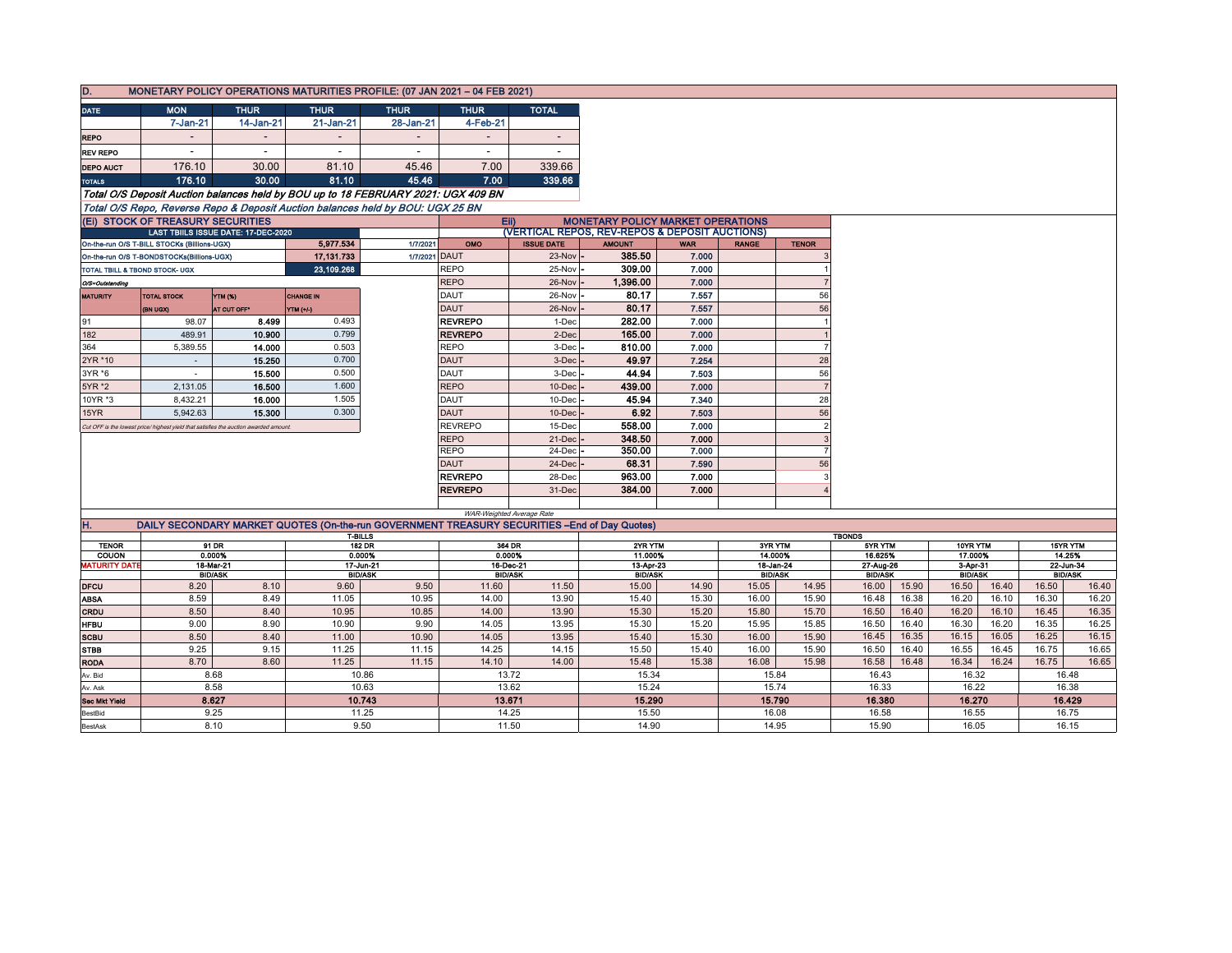| <b>VALUE DATE</b> | SECURITY COUPON/ MAT DATE | <b>MMY</b> | <b>YTM</b> | <b>AMOUNT (FV)</b> | <b>AMOUNT (COST)</b> |
|-------------------|---------------------------|------------|------------|--------------------|----------------------|
| 06-JAN            | 0.000% 07-OCT-2021        | 13.750     | 13.980     | 9,955,000,000      | 9,023,610,200        |
| 06-JAN            | 0.000% 30-DEC-2021        | 13.950     | 13.968     | 5,000,000,000      | 4,398,200,000        |
| 06-JAN            | 0.000% 30-DEC-2021        | 13.950     | 13.968     | 5,000,000,000      | 4,398,200,000        |
| 06-JAN            | 0.000% 30-DEC-2021        | 13.950     | 13.968     | 1,000,000,000      | 879,640,000          |
| 06-JAN            | 0.000% 30-DEC-2021        | 13.931     | 13.948     | 25,000,000,000     | 21,994,750,000       |
| 06-JAN            | 0.000% 03-JUN-2021        | 11.000     | 11.363     | 5,500,000          | 5,265,150            |
| 06-JAN            | 0.000% 29-JUL-2021        | 11.000     | 11.266     | 10,000,000,000     | 9,420,800,000        |
| 06-JAN            | 0.000% 16-DEC-2021        | 10.500     | 10.531     | 150,000,000        | 136,492,500          |
| 06-JAN            | 0.000% 08-APR-2021        | 9.452      | 9.791      | 1,440,000,000      | 1,406,491,200        |
| 06-JAN            | 0.000% 03-JUN-2021        | 8.699      | 8.925      | 20,000,000         | 19,318,600           |
| 06-JAN            | 0.000% 03-JUN-2021        | 8.501      | 8.717      | 30,000,000         | 29,000,400           |
| 06-JAN            | 0.000% 08-APR-2021        | 8.109      | 8.358      | 3,500,000,000      | 3,429,895,000        |
| 06-JAN            | 0.000% 25-MAR-2021        | 7.943      | 8.194      | 6,500,000,000      | 6,391,515,000        |
| 06-JAN            | 0.000% 03-JUN-2021        | 8.000      | 8.191      | 27,500,000         | 26,635,950           |
| 06-JAN            | 0.000% 03-JUN-2021        | 8.000      | 8.191      | 20,000,000         | 19,371,600           |
| 06-JAN            | 0.000% 11-MAR-2021        | 7.658      | 7.904      | 41,000,000,000     | 40,456,750,000       |
| 06-JAN            | 0.000% 11-MAR-2021        | 7.652      | 7.898      | 12,000,000,000     | 11,841,120,000       |
| 06-JAN            | 0.000% 11-MAR-2021        | 7.652      | 7.898      | 30,000,000,000     | 29,602,800,000       |
| 06-JAN            | 0.000% 28-JAN-2021        | 6.278      | 6.467      | 10,000,000,000     | 9,962,300,000        |
| 06-JAN            | 16.750% 28-OCT-2021       |            | 13.001     | 200,000,000        | 211,824,000          |
| 06-JAN            | 16.750% 28-OCT-2021       |            | 13.001     | 300,000,000        | 317,736,000          |
| 06-JAN            | 16.500% 13-MAY-2021       |            | 10.301     | 10,000,000         | 10,452,200           |
| 06-JAN            | 16.500% 13-MAY-2021       |            | 10.301     | 500,000,000        | 522,610,000          |
| 06-JAN            | 16.500% 13-MAY-2021       |            | 10.301     | 1,800,000,000      | 1,881,396,000        |
| 06-JAN            | 16.500% 13-MAY-2021       |            | 10.301     | 9,000,000,000      | 52,261,000           |
| 06-JAN            | 16.500% 13-MAY-2021       |            | 10.301     | 350,000,000        | 365,827,000          |
| 06-JAN            | 16.500% 13-MAY-2021       |            | 10.301     | 1,040,000,000      | 1,087,028,800        |
| 06-JAN            | 16.000% 14-NOV-2030       |            | 16.120     | 5,000,000,000      | 5,058,250,000        |
| 06-JAN            | 16.750% 28-OCT-2021       |            | 13.001     | 570,000,000        | 603,698,400          |
|                   |                           |            |            |                    |                      |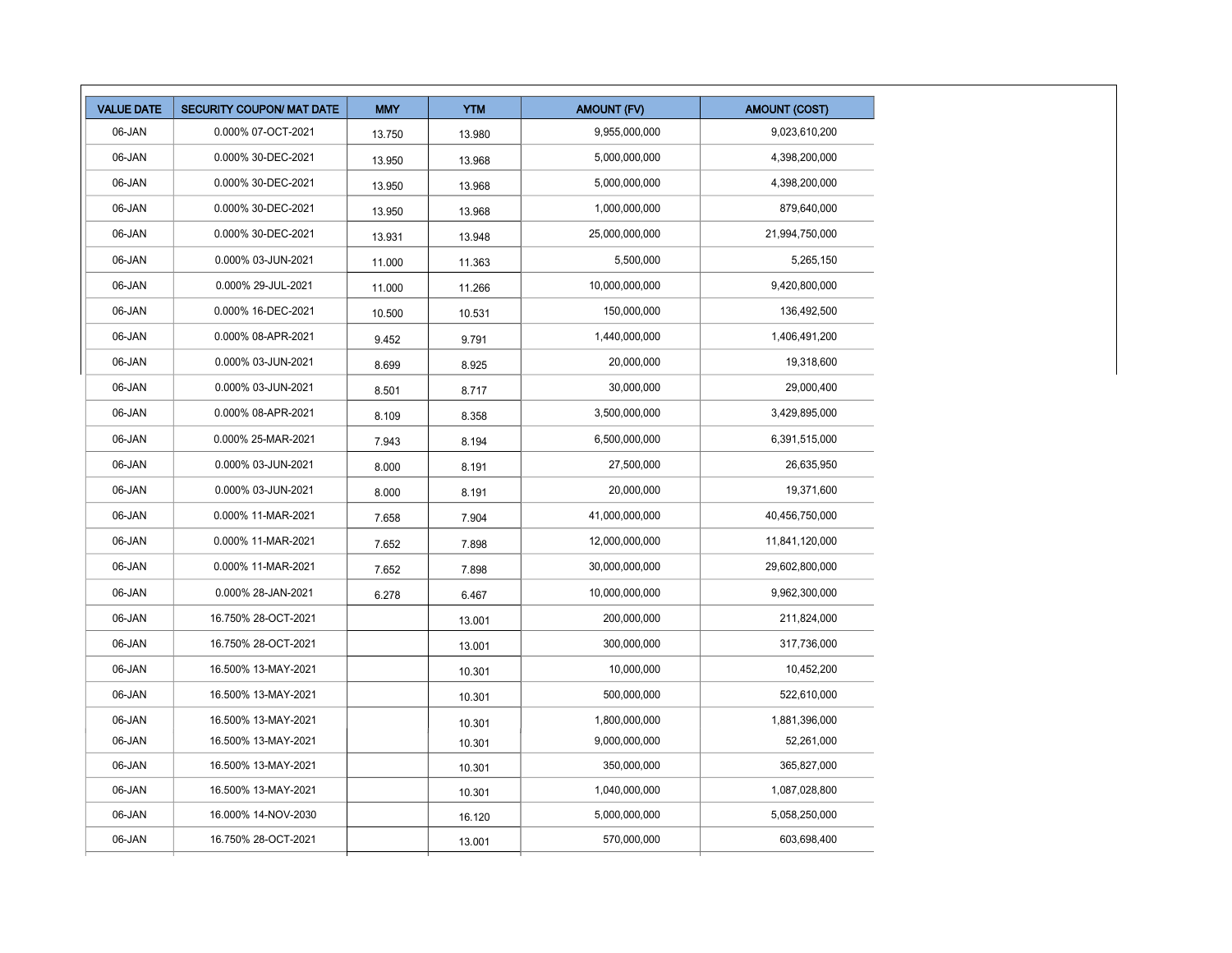|                  |                                            | <b>M/CUM</b>     | 432,014,600,000              |                              |
|------------------|--------------------------------------------|------------------|------------------------------|------------------------------|
|                  |                                            | <b>TOTAL</b>     | 232,867,100,000              |                              |
| 06-JAN           | 16.750% 28-OCT-2021                        | 13.000           | 250,000,000                  | 264,780,000                  |
| 06-JAN           | 16.750% 28-OCT-2021                        | 13.000           | 300,000,000                  | 317,736,000                  |
| 06-JAN           | 16.750% 28-OCT-2021                        | 13.000           | 200,000,000                  | 211,824,000                  |
| 06-JAN           | 16.500% 13-MAY-2021                        | 10.301           | 900,000,000                  | 940,698,000                  |
| 06-JAN           | 16.500% 13-MAY-2021                        | 10.301           | 700,000,000                  | 731,654,000                  |
| 06-JAN           | 16.500% 13-MAY-2021                        | 10.301           | 300,000,000                  | 313,566,000                  |
| 06-JAN           | 16.000% 14-NOV-2030                        | 16.100           | 5,000,000,000                | 5,063,100,000                |
| 06-JAN           | 16.750% 28-OCT-2021                        | 13.000           | 200,000,000                  | 211,824,000                  |
| 06-JAN           | 16.500% 13-MAY-2021                        | 10.301           | 200,000,000                  | 209,044,000                  |
| 06-JAN           | 11.000% 13-APR-2023                        | 16.100<br>15.900 | 18,000,000                   | 16,813,260                   |
| 06-JAN<br>06-JAN | 16.500% 13-MAY-2021<br>16.250% 08-NOV-2035 | 10.301           | 300,000,000<br>1,040,000,000 | 313,566,000<br>1,067,192,008 |
|                  |                                            | 10.301           |                              |                              |
| 06-JAN           | 16.500% 13-MAY-2021                        |                  | 400,000,000                  | 418,088,000                  |
| 06-JAN           | 16.500% 13-MAY-2021                        | 10.301           | 200,000,000                  | 209,044,000                  |
| 06-JAN           | 16.500% 13-MAY-2021                        | 10.301           | 200,000,000                  | 209,044,000                  |
| 06-JAN           | 14.125% 07-JUL-2022                        | 15.499           | 6,000,000                    | 6,314,400                    |
| 06-JAN           | 16.750% 28-OCT-2021                        | 13.001           | 200,000,000                  | 211,824,000                  |
| 06-JAN           | 11.000% 09-JUN-2022                        | 14.501           | 45,000,000                   | 43,390,800                   |
| 06-JAN           | 16.000% 14-NOV-2030                        | 16.100           | 10,000,000,000               | 10,126,177,262               |
| 06-JAN           | 16.000% 14-NOV-2030                        | 14.000           | 7,100,000                    | 7,972,803                    |
| 06-JAN           | 16.750% 28-OCT-2021                        | 13.000           | 500,000,000                  | 529,560,000                  |
| 06-JAN           | 16.500% 13-MAY-2021                        | 10.301           | 1,560,000,000                | 1,630,543,200                |
|                  |                                            | 10.301           |                              |                              |
| 06-JAN           | 16.500% 13-MAY-2021                        | 16.380           | 38,000,000                   | 39,718,360                   |
| 06-JAN           | 16.625% 27-AUG-2026                        | 10.301           | 5,000,000,000                | 5,326,000,000                |
| 06-JAN           | 16.500% 13-MAY-2021                        |                  | 360,000,000                  | 376,279,200                  |
| 06-JAN           | 16.625% 27-AUG-2026                        | 16.380           | 5,000,000,000                | 5,326,000,000                |
| 06-JAN           | 16.625% 27-AUG-2026                        | 15.600           | 55,000,000                   | 60,171,650                   |
| 06-JAN           | 16.500% 13-MAY-2021                        | 10.301           | 220,000,000                  | 229,948,400                  |
| 06-JAN           | 16.000% 14-NOV-2030                        | 15.980           | 10,000,000,000               | 10,184,670,260               |
| 06-JAN           | 16.250% 08-NOV-2035                        | 16.200           | 10,000,000,000               | 10,205,400,000               |
| 06-JAN           | 16.750% 28-OCT-2021                        | 13.001           | 250,000,000                  | 264,780,000                  |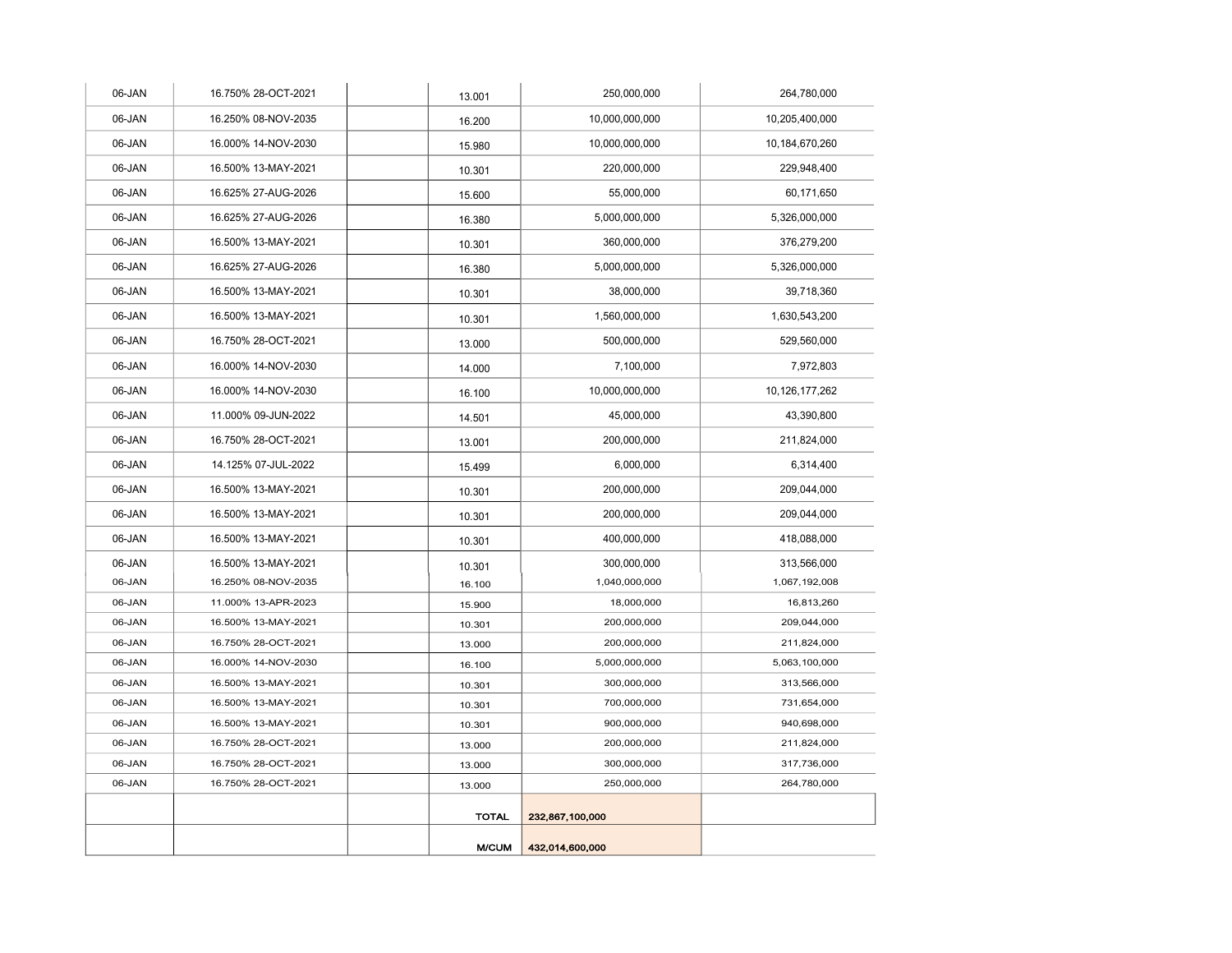$\frac{1}{2} \sum_{i=1}^n \frac{1}{2} \sum_{j=1}^n \frac{1}{2} \sum_{j=1}^n \frac{1}{2} \sum_{j=1}^n \frac{1}{2} \sum_{j=1}^n \frac{1}{2} \sum_{j=1}^n \frac{1}{2} \sum_{j=1}^n \frac{1}{2} \sum_{j=1}^n \frac{1}{2} \sum_{j=1}^n \frac{1}{2} \sum_{j=1}^n \frac{1}{2} \sum_{j=1}^n \frac{1}{2} \sum_{j=1}^n \frac{1}{2} \sum_{j=1}^n \frac{1}{2} \sum_{j=$  $\frac{1}{2}$  , and  $\frac{1}{2}$  , and  $\frac{1}{2}$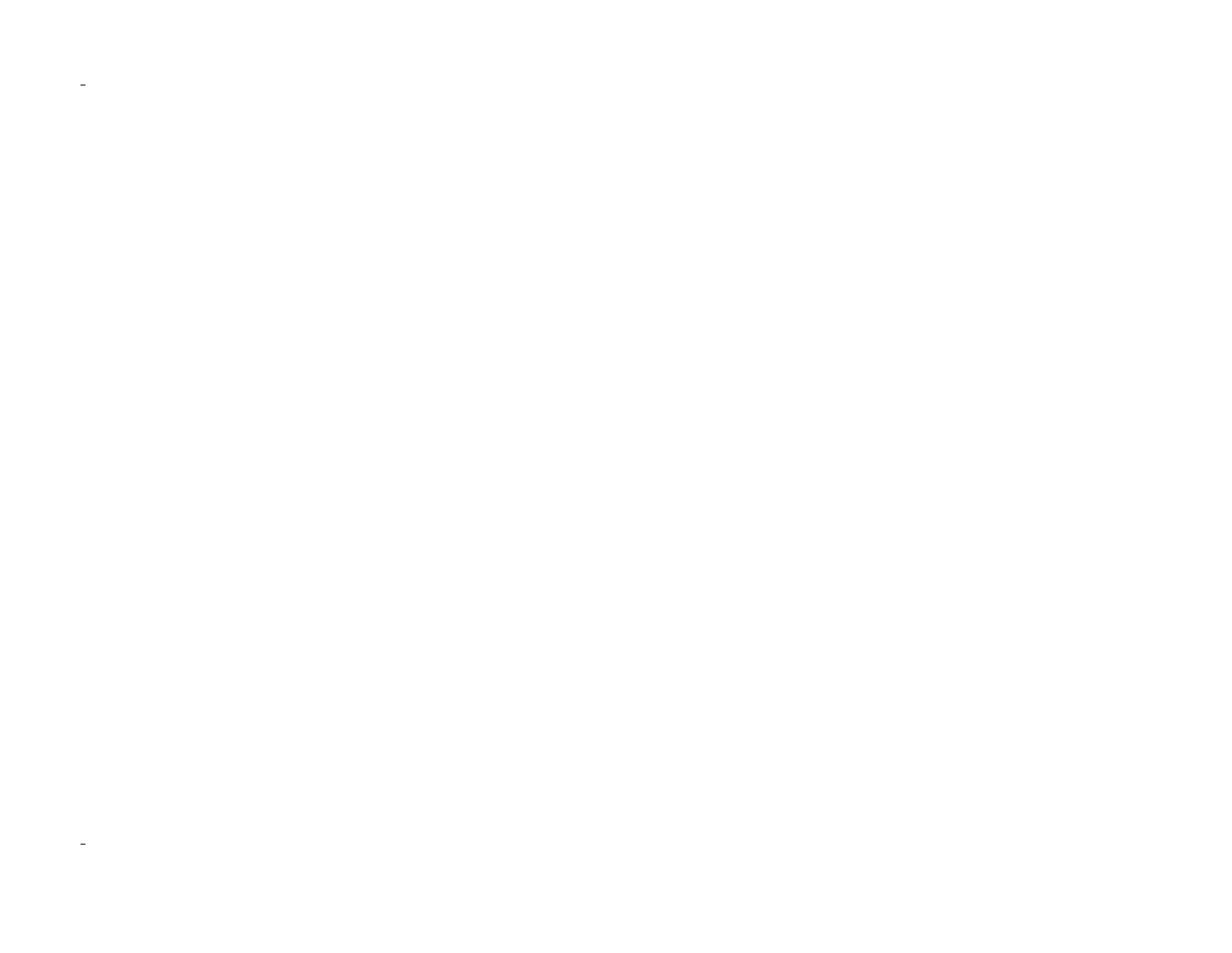$\frac{1}{2} \sum_{i=1}^n \frac{1}{2} \sum_{j=1}^n \frac{1}{2} \sum_{j=1}^n \frac{1}{2} \sum_{j=1}^n \frac{1}{2} \sum_{j=1}^n \frac{1}{2} \sum_{j=1}^n \frac{1}{2} \sum_{j=1}^n \frac{1}{2} \sum_{j=1}^n \frac{1}{2} \sum_{j=1}^n \frac{1}{2} \sum_{j=1}^n \frac{1}{2} \sum_{j=1}^n \frac{1}{2} \sum_{j=1}^n \frac{1}{2} \sum_{j=1}^n \frac{1}{2} \sum_{j=$ 

 $\frac{1}{2} \sum_{i=1}^n \frac{1}{2} \sum_{j=1}^n \frac{1}{2} \sum_{j=1}^n \frac{1}{2} \sum_{j=1}^n \frac{1}{2} \sum_{j=1}^n \frac{1}{2} \sum_{j=1}^n \frac{1}{2} \sum_{j=1}^n \frac{1}{2} \sum_{j=1}^n \frac{1}{2} \sum_{j=1}^n \frac{1}{2} \sum_{j=1}^n \frac{1}{2} \sum_{j=1}^n \frac{1}{2} \sum_{j=1}^n \frac{1}{2} \sum_{j=1}^n \frac{1}{2} \sum_{j=$ 

 $\label{eq:2.1} \mathcal{L}^{\mathcal{A}}_{\mathcal{A}}(\mathcal{A})=\mathcal{L}^{\mathcal{A}}_{\mathcal{A}}(\mathcal{A})=\mathcal{L}^{\mathcal{A}}_{\mathcal{A}}(\mathcal{A})=\mathcal{L}^{\mathcal{A}}_{\mathcal{A}}(\mathcal{A}).$